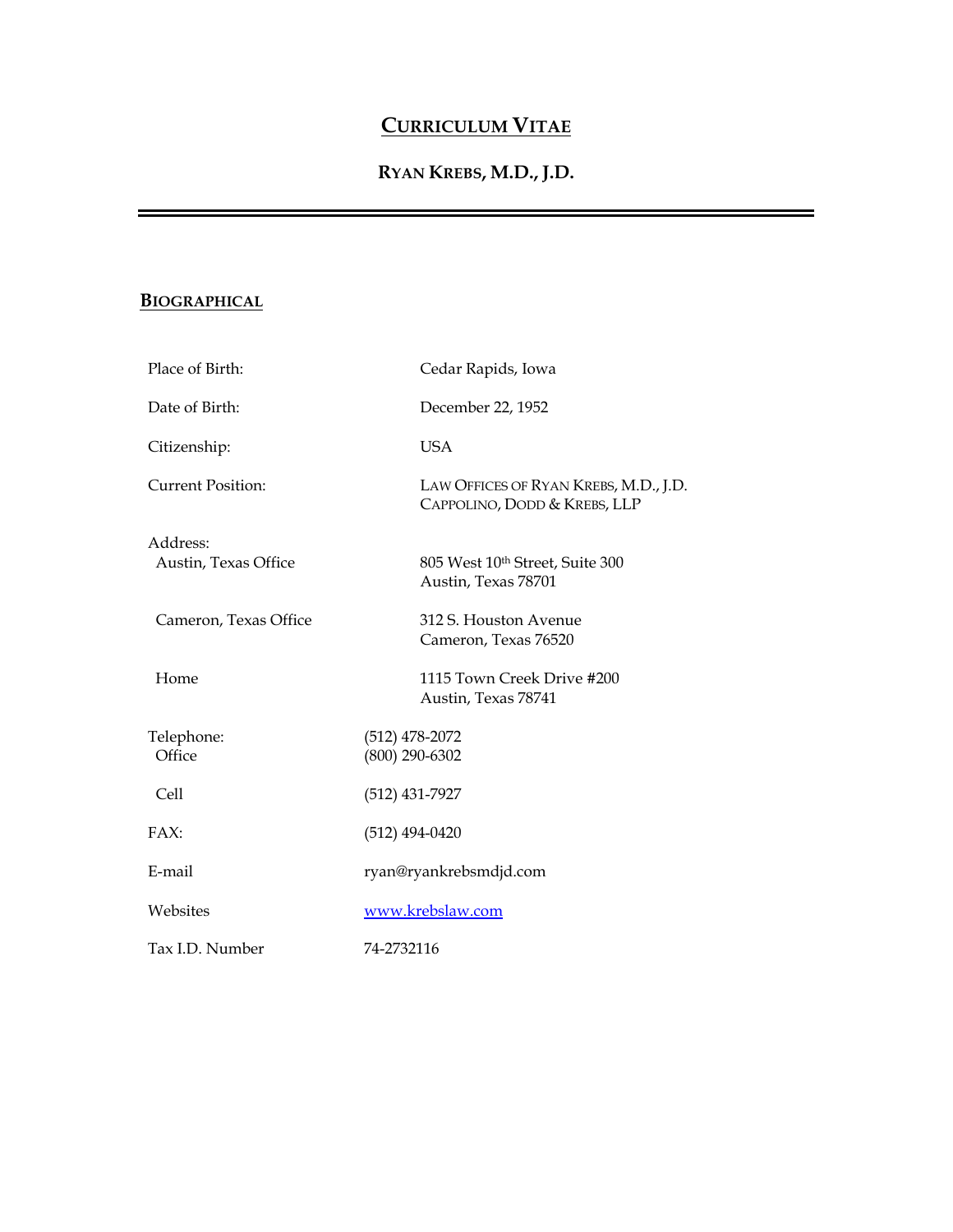#### **EDUCATION**

| <b>DEGREE</b> | <b>INSTITUTION CONFERRING</b>                                                          | <b>FIELD</b> | YEAR |
|---------------|----------------------------------------------------------------------------------------|--------------|------|
| B.S.          | Stanford University                                                                    | Biology      | 1975 |
| M.D.          | Southwestern Medical School<br>(University of Texas Health)<br>Science Center, Dallas) | Medicine     | 1979 |
| LD.           | University of Texas School of Law                                                      | Law          | 1994 |

#### **TRAINING**

| <b>INSTITUTION</b>                                    | <b>NATURE</b>                      | YEAR    |
|-------------------------------------------------------|------------------------------------|---------|
| University of Michigan<br><b>Affiliated Hospitals</b> | Internal Medicine Internship       | 1979-80 |
| University of Michigan<br><b>Affiliated Hospitals</b> | <b>Internal Medicine Residency</b> | 1980-82 |

#### **LICENSURE**

Texas State Bar No. 00792088

#### **PROFESSIONAL EXPERIENCE**

Law Offices of Ryan Krebs, M.D., J.D.; Austin, Texas; Present position

Cappolino, Dodd & Krebs, LLP; Cameron, Texas; Present position

Krebs & Webre, L.L.C.; 2000 - 2003

Gibbins & Krebs, L.L.P.; Austin, Texas; 1998-99

Law Office of Bob Gibbins; Austin, Texas; 1988-91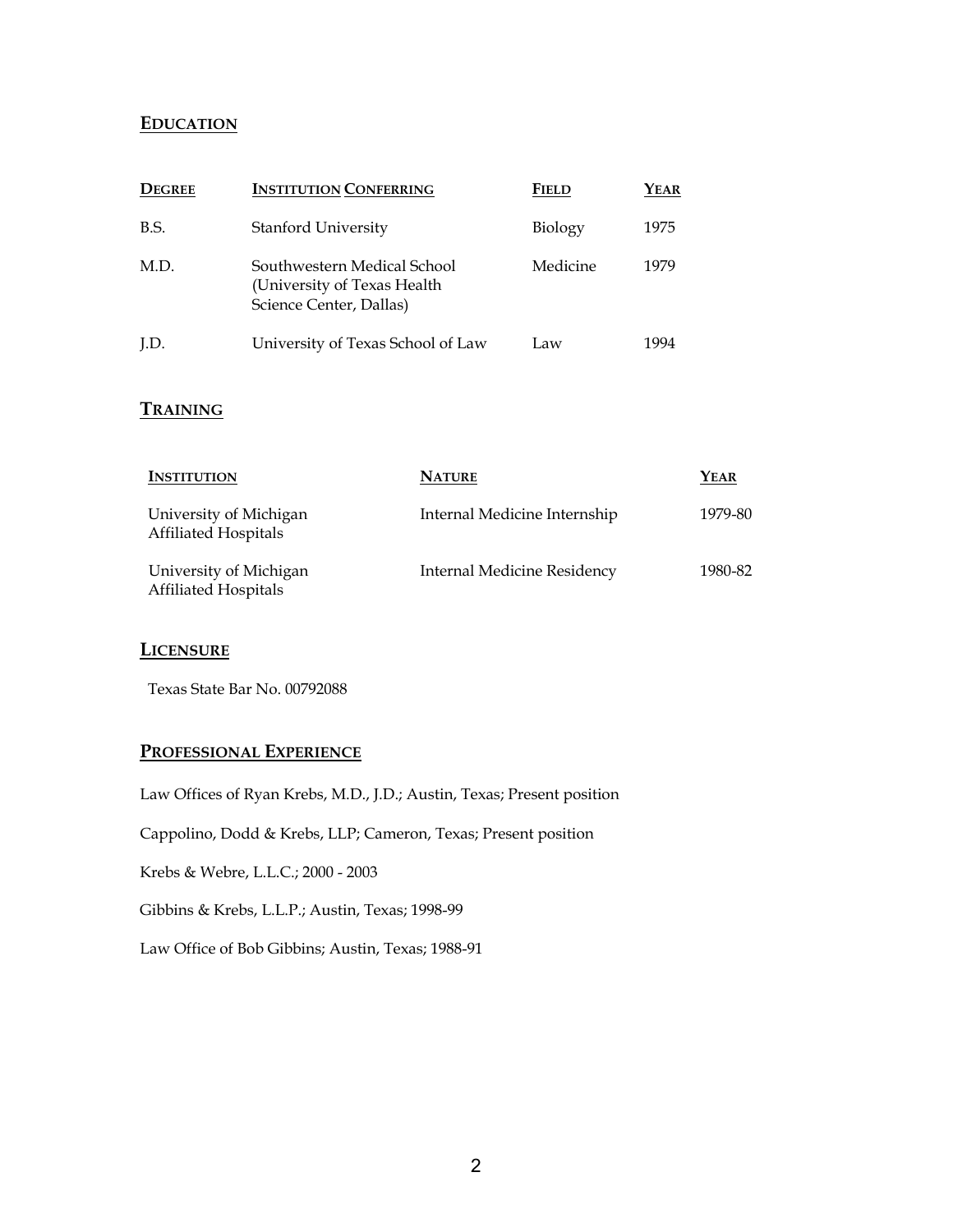#### **MEMBERSHIPS**

American Association of Justice

Texas Trial Lawyers Association

American Bar Association

Travis County Bar Association

Milam County Bar Association

#### **SAMPLE VERDICTS AND SETTLEMENTS**

- Negligent Management of Labor \$7.6 million settlement
- Negligent Administration of Anesthesia \$7.5 million settlement
- Negligent Airway Management \$5.1 million verdict
- Birth Asphyxia \$5.2 million settlement
- Birth Trauma

\$5.6 million settlement

• Birth Asphyxia

\$5 million settlement

- Meconium Aspiration at Birth
	- \$4.5 million settlement
- Negligent Heart Surgery

\$4.5 million settlement

• Negligent Failure to Diagnose and Treat Vascular Occlusion

\$2.8 million settlement

• Birth Trauma

\$2.5 million verdict

• Asphyxia at Birth

\$2.5 million verdict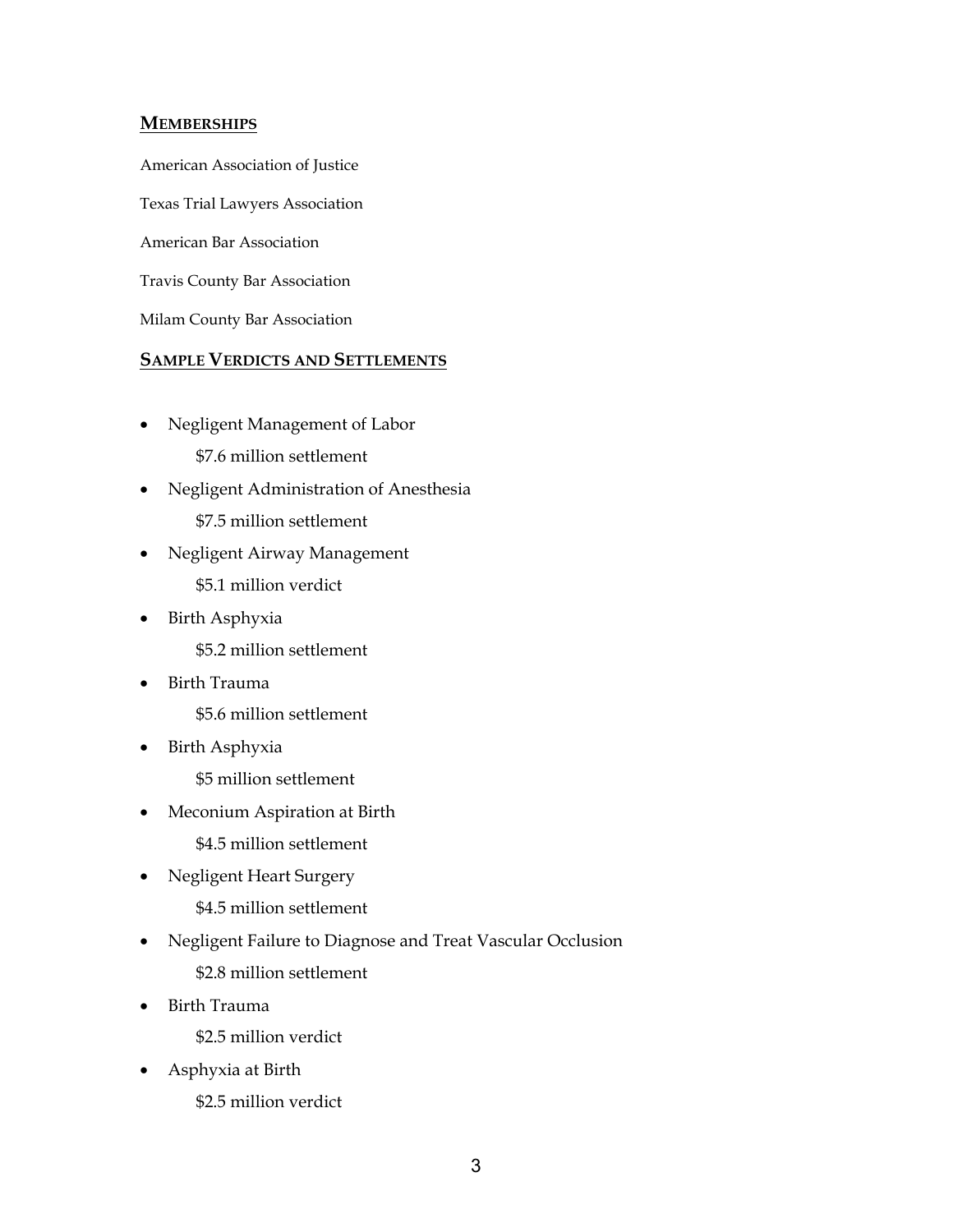• Medication error

\$2.5 million settlement

• Instrument malfunction

\$2.5 million settlement

• Wrongful Death

\$2.4 million settlement

• Wrongful Death

\$2.1 million settlement

• Negligent Back Surgery

\$1.85 million settlement

• Negligent Pacemaker Replacement

\$1.6 million settlement

• Birth Trauma

\$1.45 million cash settlement plus medical, rehabilitation and custodial care for life totaling \$8.6 million

• Nursing Home Wrongful Death

\$1.4 million settlement

• Failure to treat neonatal sepsis

\$1.35 million settlement

• Wrongful Death

\$1.2 million settlement

• Asphyxia/Trauma at Birth

\$1.6 million settlement

• Conscious Sedation Brain Damage and Death

\$1.6 million settlement

• Negligent Aorta Surgery

\$1.5 million settlement

• Nursing Home Negligence

\$1.5 million settlement

• Negligent monitoring of extubated patient \$1.4 million settlement